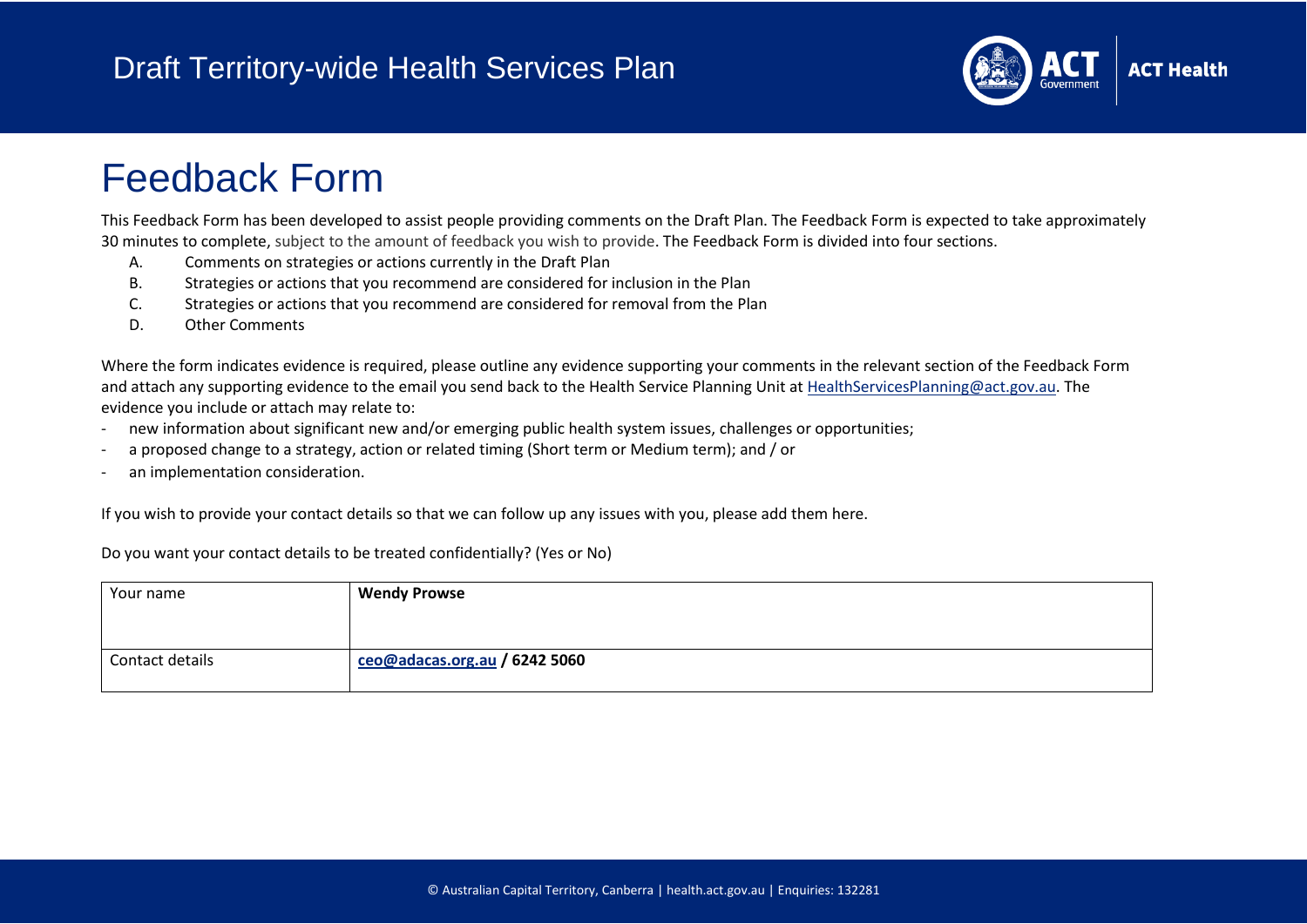

#### **A. Do you have any comments on the existing strategies or actions in the Draft Plan?**

FIT WITH OTHER PLANS/IMPROVED PLANNING PROCESSES: Given that it is intended to be a Territory-wide health services plan, we ask – how does this plan fit with the other strategies/ reform measures in progress/process? (Integrated care planning, master planning etc)? We highlight also the need for better processes to ensure that this plan is truly territory-wide, strategic, responsive to need and covers all health services/areas of the health system.

ROLE OF NGOS/COMMUNITY: The current draft Territory-wide health services plan seems to largely be focussed on what public health services and the hospitals will do/not do. We would like to see also a greater focus on the entire health services system, including hospitals/public health services but also health services (including mental health services) delivered through NGOs, community services, GPs, allied health, pharmacists etc. In relation especially to mental health, but also to other domains of health - we would like to have seen this plan focussed also on developing better mechanisms/approaches to measuring (and share information with the relevant community/health services) around demand and projected demand. We would also have expected a focus on data and evaluation.

PATIENT/CONSUMER/CARER VOICES: How are patient/consumer/carer voices being included in the design/development of this plan? We would like to see further emphasis on the patient/consumer/carer experiences.

DESIGN FOR INTERSECTIONALITY: We particularly note the importance of health systems being designed with an expectation of intersectionality and intersectional life experiences, rather than people being expected to self-navigate across multiple silos or systems not designed to support their needs, during periods where people are experiencing ill health.

IMPLEMENT RECOMMENDATIONS/LEARNINGS FROM ROYAL COMMISSIONS AGED CARE, DISABILTY and PRODUCTIVITY COMMISSION MH etc: The Aged Care Royal Commission into Quality and Safety, made many recommendations that relate to health services across Australia. The Territory plan should acknowledge and reflect the proposed changes arising from those recommendations? Likewise, whilst we welcome the disability focussed initiatives, and acknowledgement that the Disability Health Strategy and strategies under the LGBTIQ+ health scoping study are expected to be relevant to the review and refinement of this plan, given the Disability Royal Commission that is currently in progress, and the known issues around diagnostic overshadowing, we would like to see further acknowledgement in this plan.

EQUITABLE ACCESS AND QUALITY OF HEALTHCARE: In our view this plan should be looking at both – equitable access to healthcare, but also equitable quality of healthcare for all patients, including (but not limited to) people with disability, people with mental ill health, older people,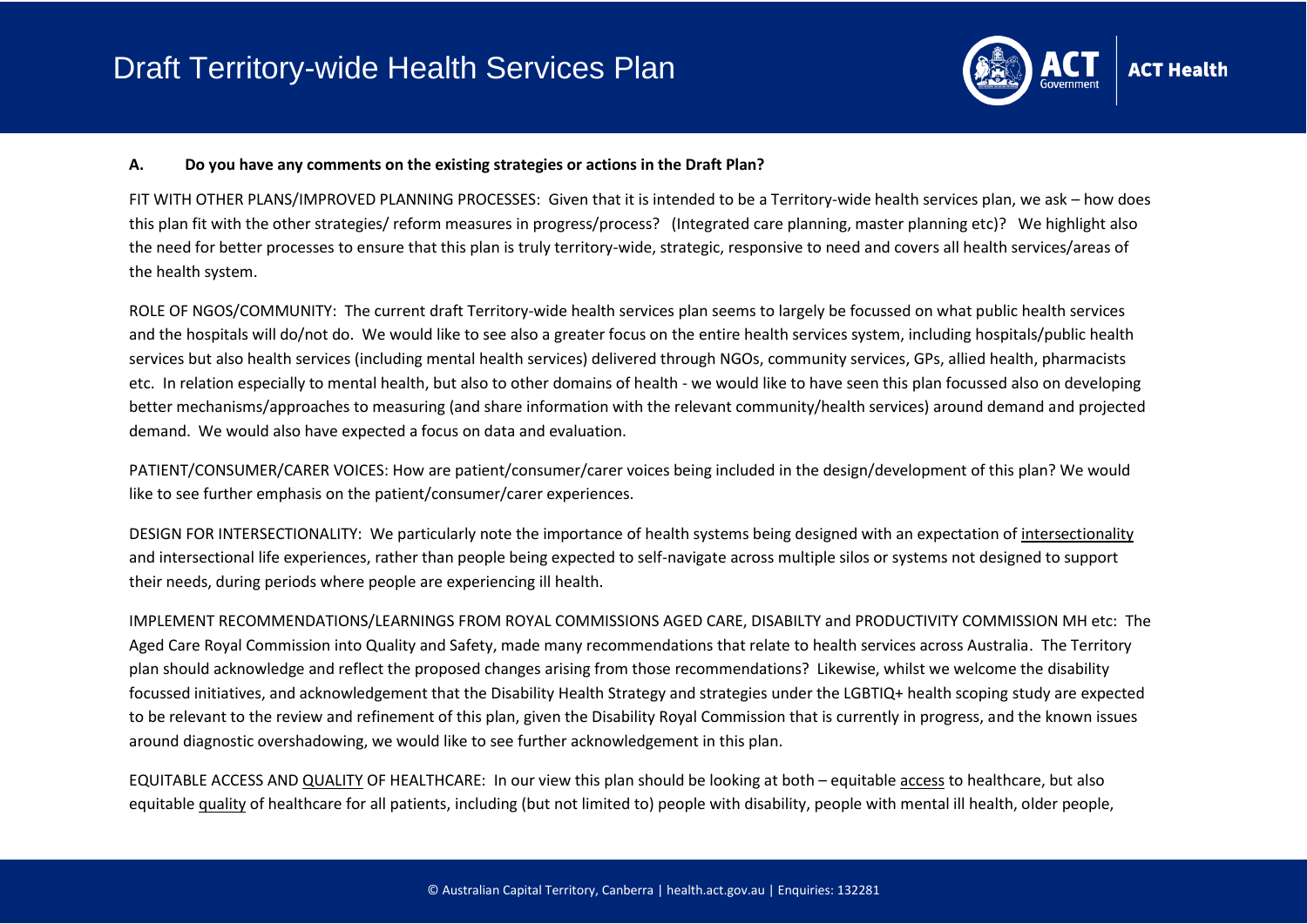

carers, and many others. We would like to see this plan more fully recognise and seek to address the experiences of discrimination that many people with disability (and/or an array of intersectional experiences) in our community experience in health interactions and settings, and the consequent impact that discrimination can have on both access to and quality of healthcare.

BETTER OPTIONS FOR THOSE WITH SENSORY NEEDS ATTENDING EMERGENCY DEPARTMENTS: In 4.2j there is mention of appropriate care environments – we would like further clarification on this. We know, for example, that there was some work occurring around better support and environmental design that might better meet the needs of autistic people\* and others with sensory needs, who are visiting the emergency departments in the ACT. We note however that many autistic people do not have co-occurring intellectual disability, and that it would not be appropriate to collapse this group into a heading that focuses on people with intellectual disabilities. We highlight that people with dementia may also benefit from opportunities to access quieter/calm spaces throughout the hospitals.

The Productivity Commission report on Mental Health made suggestions including to provide a calmer environment, sensory modification techniques, the use of staff skilled in de-escalating behaviours, and providing alternative settings to EDs. (Productivity Commission *Mental Health Productivity Commission Inquiry Report Volume 2* No. 95 30 June 2020 pp 29 and 602-603). We would like to see this and other Productivity Commission Mental Health report recommendations implemented.

(\*Whilst in most instances ADACAS uses person-first language when describing people with disability, given the preference articulated by many autistic people for identity-first language, ADACAS seeks to respect that preference in our systemic advocacy when referring to autistic people. We do however additionally acknowledge that there are diverse preferences within also autism communities – that not all autistic people prefer identity-first language, and would always also seek to reflect individual preferences in our work with individuals).

IMPROVED WORD CHOICE: We also ask that the language "managing patients" be changed each time it appears (it currently occurs at 4.1c ("managing patients with dementia) and in various sections of 4.1l and 4.2j in reference to service for people with intellectual disability). Whilst we recognise that this in some ways is a minor correction – in other ways the current phrasing comes across as disrespectful and not upholding the human rights of the individuals concerned. I note that "managing patients" is not used in relation to people without dementia or intellectual disability.

OLDER PERSONS MENTAL HEALTH: ADACAS particularly draws attention to the support needs of people living in residential aged care who experience mental ill health, and for there to be concentrated effort to ensure equitable access and quality of support available.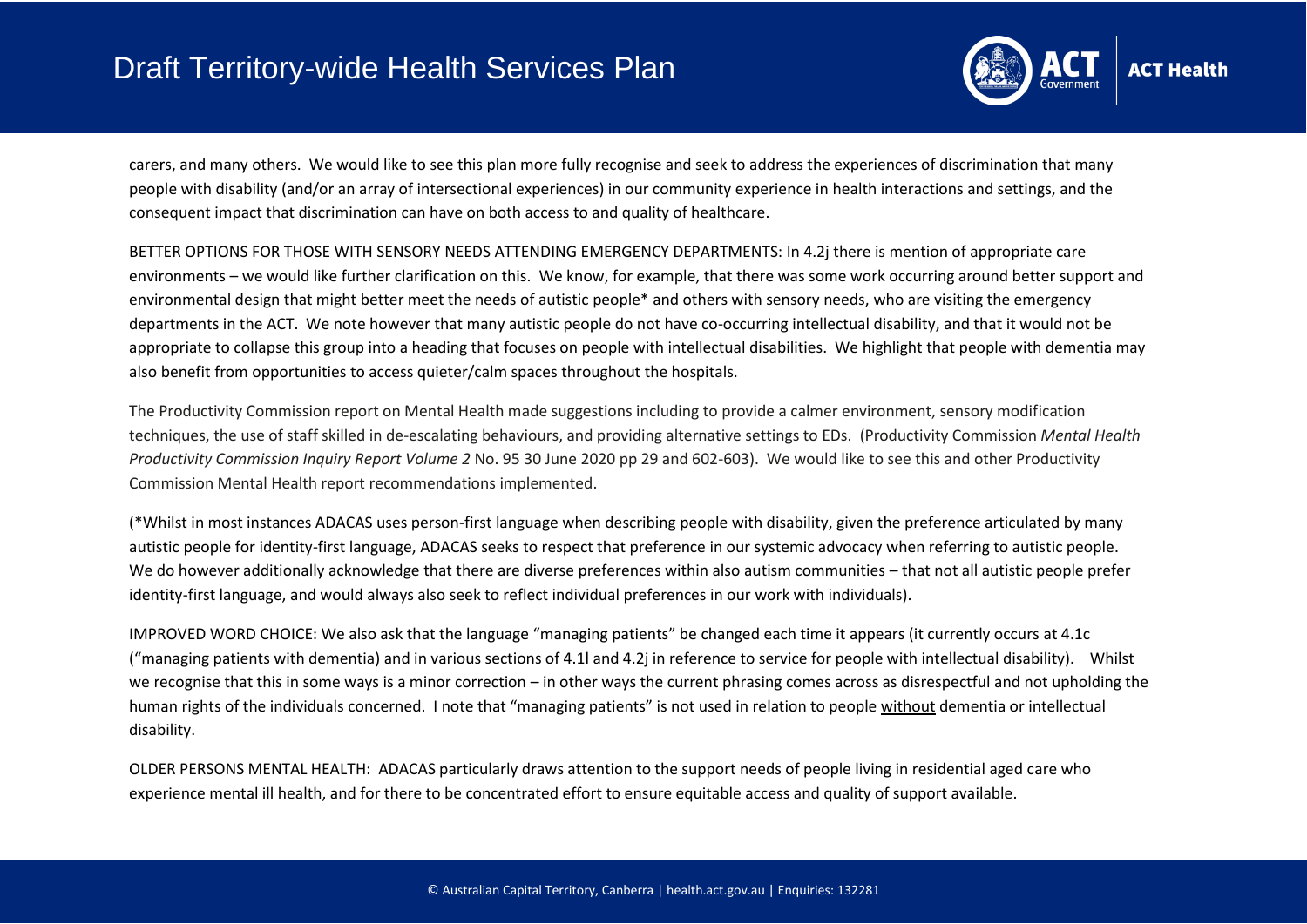

RESTORATIVE PATHWAYS: ADACAS encourages that there also be avenues, effort on repairing relationships with people who have had negative experiences of healthcare/health support, with an especial focus on people in complex circumstances, including those with intersectional or other needs that have not to date been met. ADACAS has worked with people with complex health circumstances, especially around experiences of trauma, who seek to avoid all health services (sometimes to the significant detriment of their health/wellbeing) due to past bad experiences – what outreach or options would help re-build trust when it has been broken?

SEXUAL WELLBEING and the PREVENTION OF SEXUAL VIOLENCE: in ADACAS' view there is a role for Health in the health promotion aspects around sexual wellbeing, and also towards the prevention of sexual violence. We note that in other states/territories, health takes an active role towards work on such topics, in and across all settings. We would encourage connection with the work being instigated around sexual assault reform.

ADDRESSING KEY AREAS OF SERVICE DEMAND AND REFORM: we note that this section of the paper concentrates largely on demand as viewed in hospitals. Whilst this is clearly important, we note that there are demands (especially with regards to intersectional needs, and those of some priority populations) which are important and where support is needed, but where the needs might not be as immediately visible. In approaching establishing the needs to be addressed, we request needs analysis that take a broader and more inclusive/pervasive view (rather than solely focussing on need as is seen at the hospitals).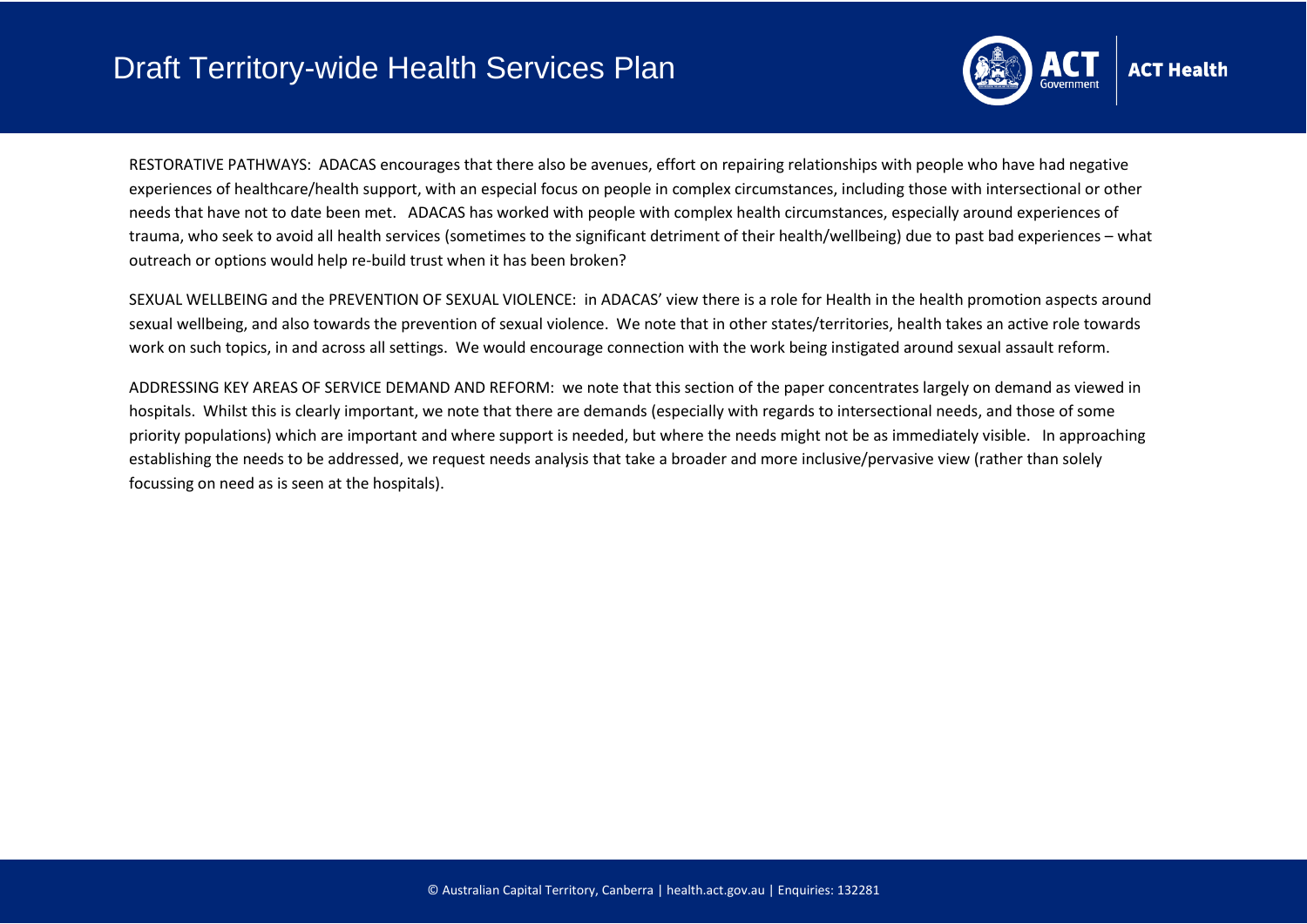

| <b>Theme</b> |  | Key strategies and actions   Strategy number (from the   Comment<br><b>Draft Plan)</b> |  |
|--------------|--|----------------------------------------------------------------------------------------|--|
|--------------|--|----------------------------------------------------------------------------------------|--|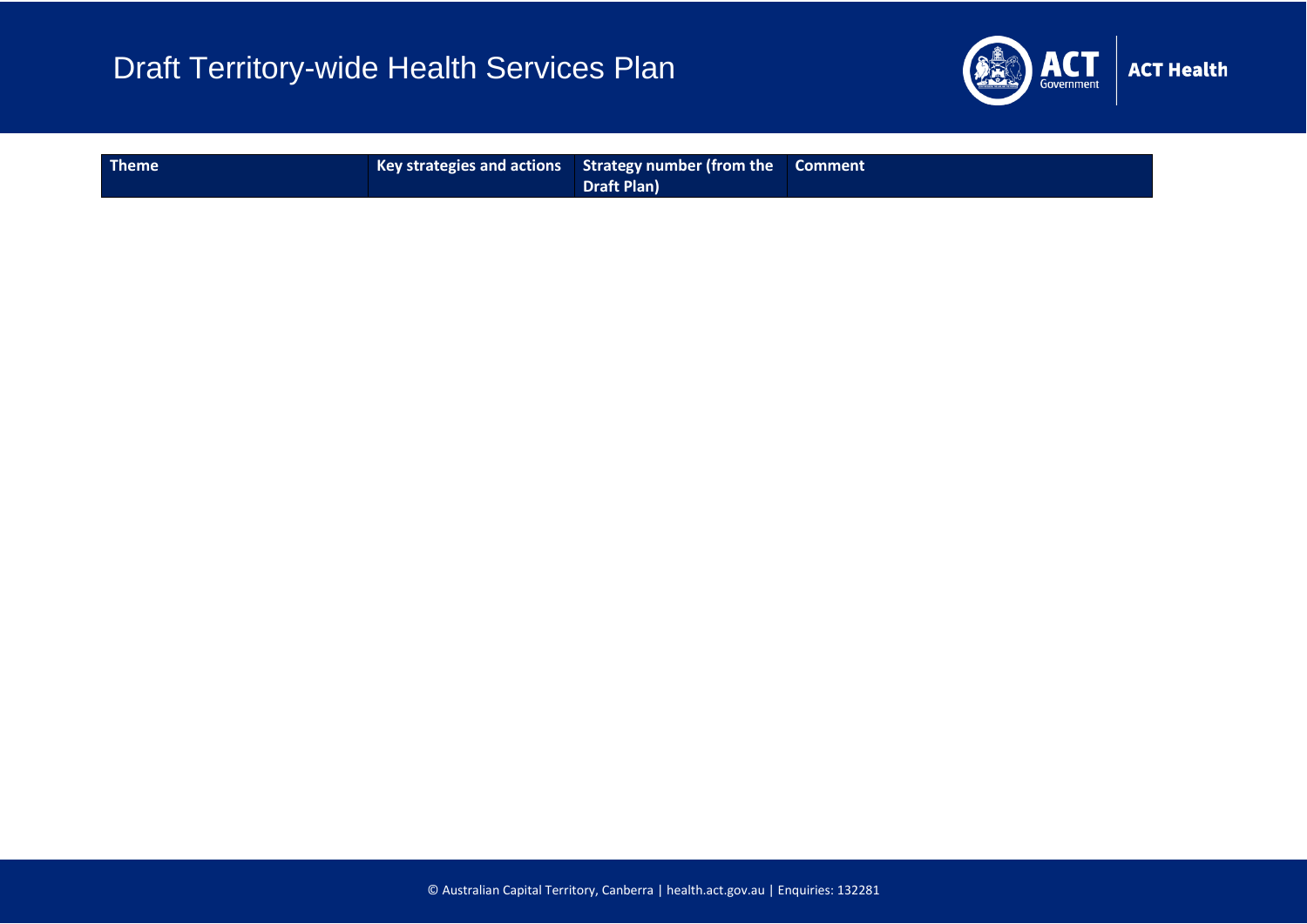

| 1: Transitions of Care | Table 1.1: Short term | 1.1a Paediatrics   | We endorse the need for patient and family           |
|------------------------|-----------------------|--------------------|------------------------------------------------------|
|                        |                       |                    | navigators, also for paediatric nurse liaison        |
|                        |                       |                    | service.                                             |
|                        |                       | 1.1b Mental Health | Intensive case management for people with            |
|                        |                       |                    | complex mental ill health should be available to     |
|                        |                       |                    | all those in the community that need it, including   |
|                        |                       |                    | (but, importantly, not limited to) those presenting  |
|                        |                       |                    | at emergency multiple times. This program            |
|                        |                       |                    | should be co-designed with consumers, carers,        |
|                        |                       |                    | service providers and also other relevant            |
|                        |                       |                    | advocacy and representative bodies (ACT Mental       |
|                        |                       |                    | Health Consumers' Network, Mental Health             |
|                        |                       |                    | Community Coalition, Carers ACT as a starting        |
|                        |                       |                    | point, but also other organisations working with     |
|                        |                       |                    | people with mental ill health from various priority  |
|                        |                       |                    | populations etc).                                    |
|                        |                       | 1.1c Mental Health |                                                      |
|                        |                       |                    | We strongly endorse the need for more support        |
|                        |                       |                    | to be made available earlier. We note the            |
|                        |                       |                    | importance of working with the community peak        |
|                        |                       |                    | organisations on such topics.                        |
|                        |                       | 1.1d Mental Health |                                                      |
|                        |                       |                    | Agreed - further improvements needed. We             |
|                        |                       |                    | would like these points bolstered/further            |
|                        |                       |                    | emphasised.                                          |
|                        |                       | 1.1e Health System | We encourage seeking out First Nations people        |
|                        |                       |                    | with experience in disability also to participate in |
|                        |                       |                    | these discussions. ADACAS is working with the        |
|                        |                       |                    |                                                      |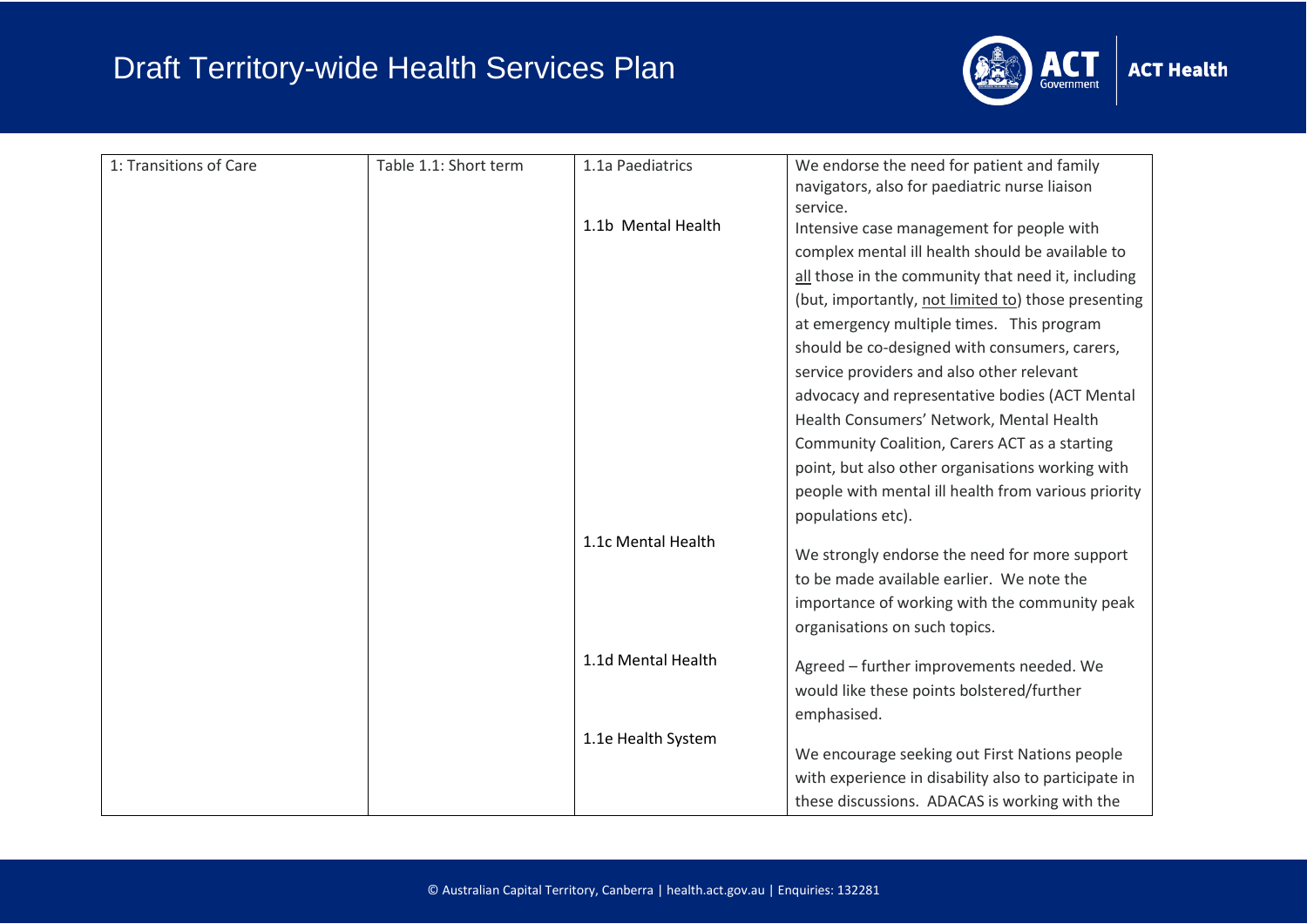

|                        | 1.1f Health system | First Persons Disability Network in relation to<br>Disability Royal Commission submissions.<br>ADACAS also emphasises the importance of<br>involving people with lived experience of<br>disability/ expertise around multicultural<br>communities and disability, amongst those<br>consulted. We express especial interest also in<br>this topic. |
|------------------------|--------------------|---------------------------------------------------------------------------------------------------------------------------------------------------------------------------------------------------------------------------------------------------------------------------------------------------------------------------------------------------|
| Table 1.2: Medium term | 1.2a Health System | Please also include people with disability in<br>addition to those with chronic conditions and<br>older people.                                                                                                                                                                                                                                   |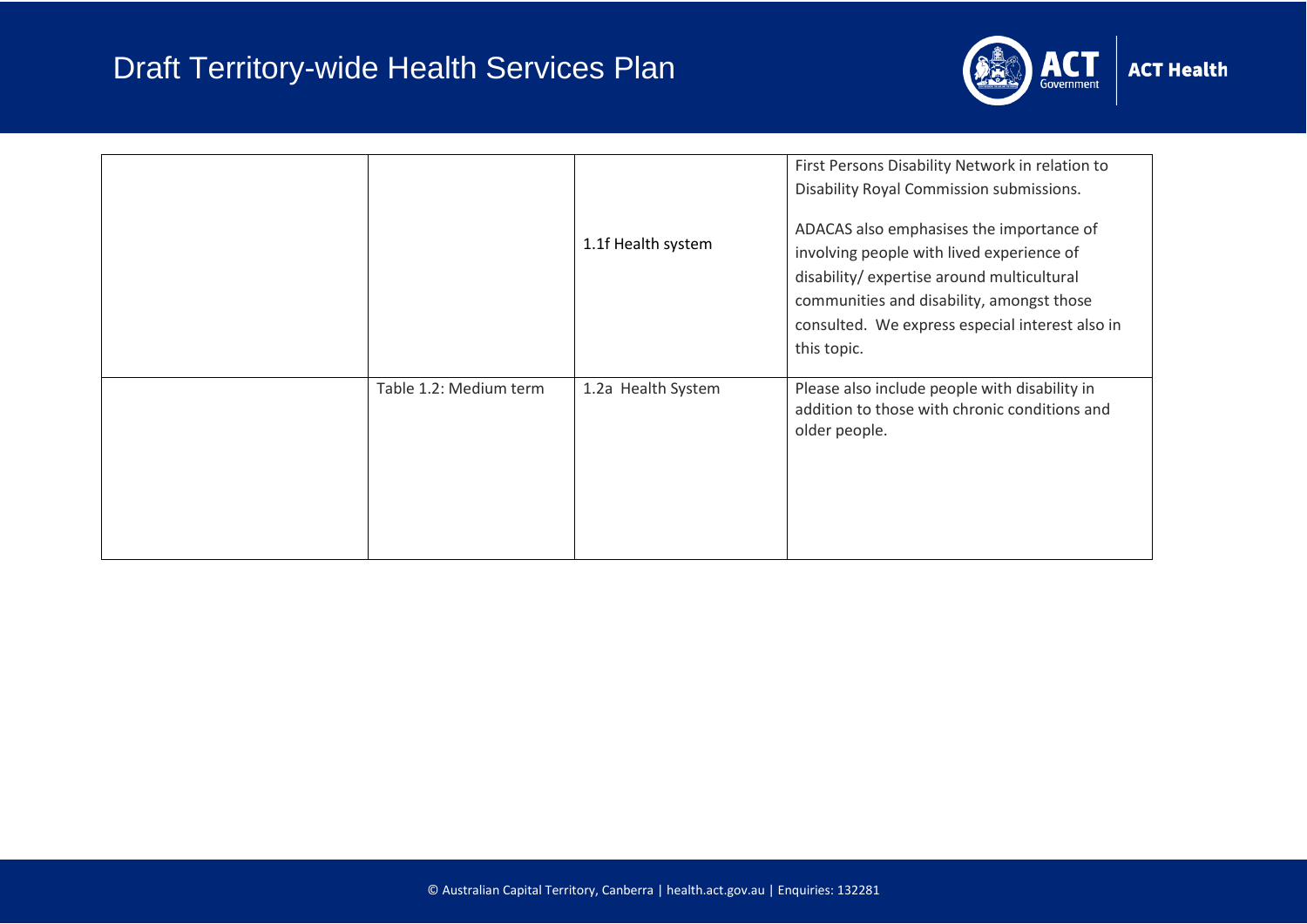

| 2: Our role as a local, Territory and<br>regional service provider | Table 2.1: Short term  | 2.1c Health System   | Whilst improved information (including in<br>accessible formats such as plain language, easy<br>English etc) would be useful, additional support is<br>also useful (we endorse the mentioned need for<br>patient navigators, especially for those with<br>complex circumstances/needs).                                                                                                                                         |
|--------------------------------------------------------------------|------------------------|----------------------|---------------------------------------------------------------------------------------------------------------------------------------------------------------------------------------------------------------------------------------------------------------------------------------------------------------------------------------------------------------------------------------------------------------------------------|
|                                                                    |                        | 2.1g Mental Health   | We refer you to comments made by Mental<br>Health Community Coalition with regards to<br>needs in the mental health space.                                                                                                                                                                                                                                                                                                      |
|                                                                    | Table 2.2: Medium term | 2.2c Palliative care | ADACAS notes the need for supported decision-<br>making training, and also supported-decision-<br>making support, to be made available to people<br>with types of disabilities where cognitive ability<br>might be impaired, who would like such support<br>around end of life decisions. Given the<br>importance of people having a voice in end-of-life<br>decisions that impact on them, we draw attention<br>to this topic. |
|                                                                    |                        | 2.2e Sexual Health   | See comments in overarching summary around<br>the need for further health promotion efforts<br>around sexual wellbeing in the community and in<br>efforts to address/prevent sexual violence /<br>abuse.                                                                                                                                                                                                                        |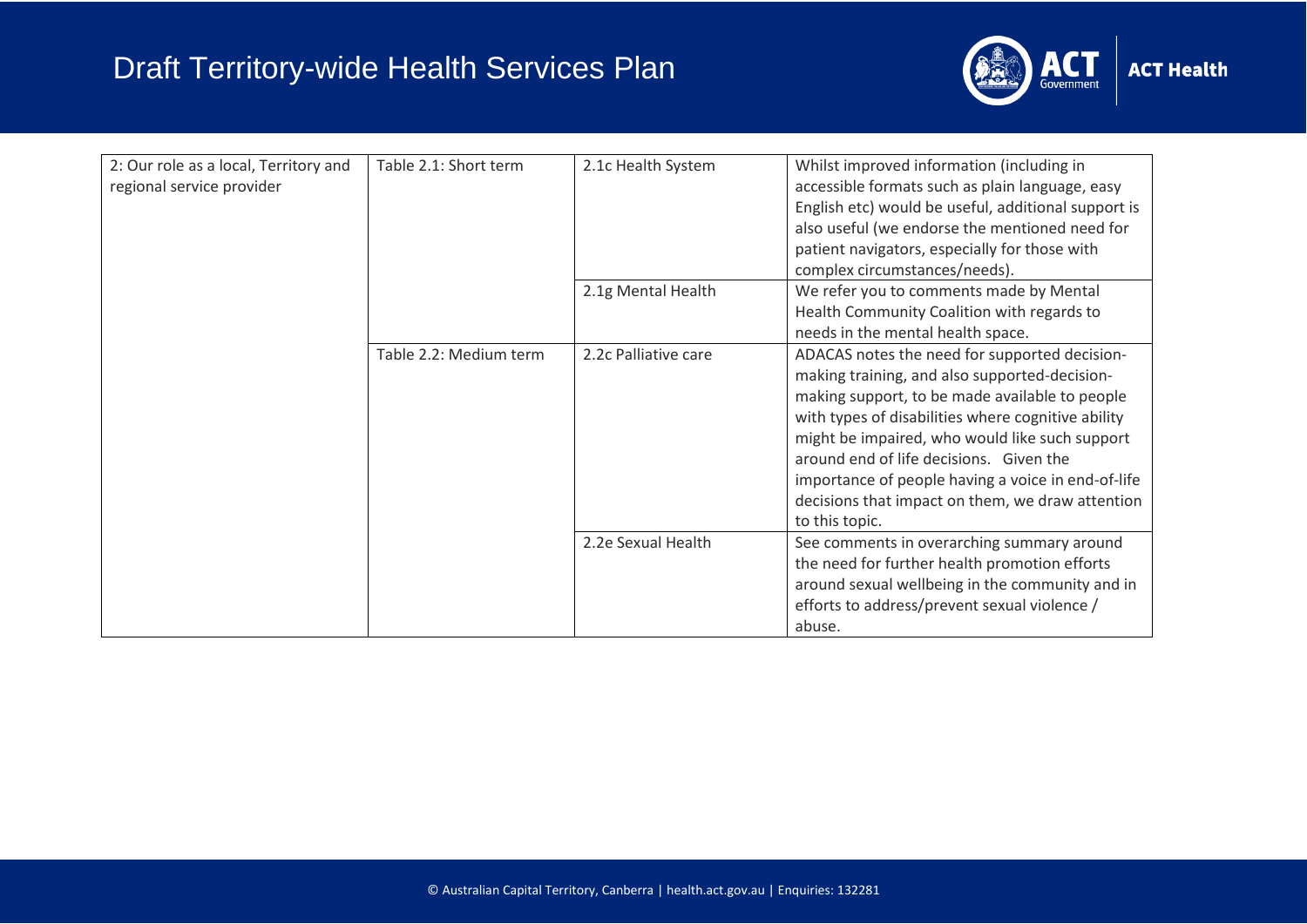

|                                |                        | 2.2f Health System          | ADACAS notes that any efforts to re-engineer<br>attendance at local clinics need to take account of<br>the need for equitable access to healthcare, and<br>that there needs to be exceptions possible such<br>that people in complex circumstances/with<br>specific support needs that cannot be met at a<br>closer location (perhaps due to relationship<br>breakdown with closer services/ or closer services<br>being unable to meet complex needs), can still<br>access healthcare from other locations.   |
|--------------------------------|------------------------|-----------------------------|----------------------------------------------------------------------------------------------------------------------------------------------------------------------------------------------------------------------------------------------------------------------------------------------------------------------------------------------------------------------------------------------------------------------------------------------------------------------------------------------------------------|
|                                |                        | 2.2i Education and Training | ADACAS notes - it would be beneficial also for<br>different types of training (perhaps delivered by<br>NGOs if in their areas of speciality/expertise, e.g.<br>on priority groups) also to be made more<br>available to health staff                                                                                                                                                                                                                                                                           |
| 3: Strengthening Core Services | Table 3.1: Short term  |                             |                                                                                                                                                                                                                                                                                                                                                                                                                                                                                                                |
|                                | Table 3.2: Medium term | 3.2c Allied Health          | We strongly support the need for equity of access<br>to allied health services such as those mentioned<br>- we were extremely pleased to see Older<br>Persons Mental Health mentioned, although<br>would ask that this be a focus not solely on the<br>specific service that bears that name, but also on<br>addressing the especial inequities around<br>equitable access (and quality) of the full range of<br>mental health services for older people, especially<br>those living in residential aged care. |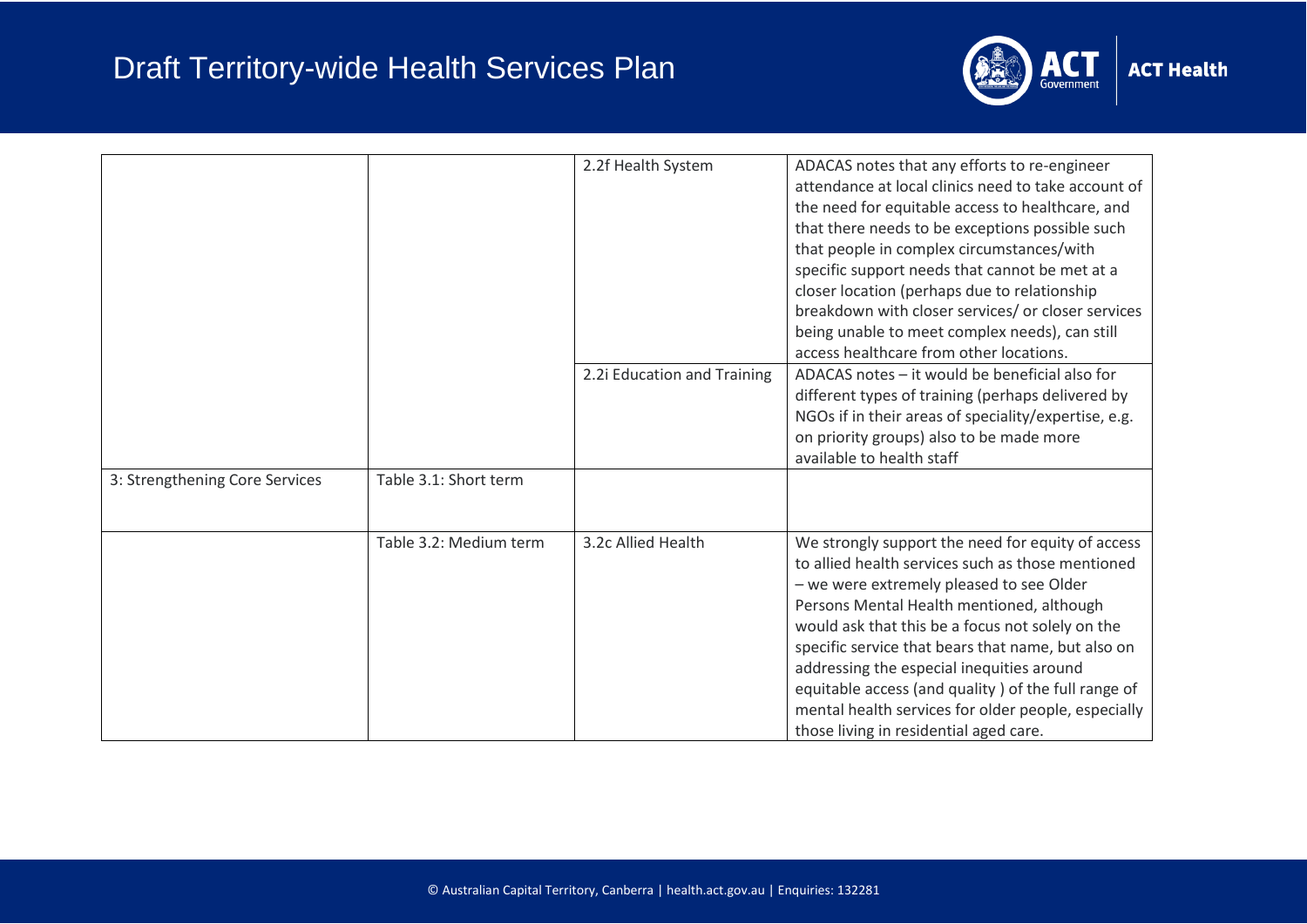

| 4: Addressing Key Areas of Service<br>Demand and Reform | Table 4.1: Short term | 4.1a Health system          | We strongly endorse the need to work closely in<br>partnership with Aboriginal and Torres Strait<br>Islander communities (and in line with the<br>agreements with the Coalition of Peaks) in closing<br>the gap around health inequities. (We endorse<br>this also in relation to other areas of the plan<br>where it is highlighted).                                                                                                                                                                                                                                                                                                       |
|---------------------------------------------------------|-----------------------|-----------------------------|----------------------------------------------------------------------------------------------------------------------------------------------------------------------------------------------------------------------------------------------------------------------------------------------------------------------------------------------------------------------------------------------------------------------------------------------------------------------------------------------------------------------------------------------------------------------------------------------------------------------------------------------|
|                                                         |                       | 4.1c Care for older persons | We encourage a human rights based approach to<br>responding to and working with older people, and<br>encourage close work with the Office for the<br>Senior Practitioner around minimising (and ideally<br>removing) the need for restrictive practices. We<br>also highlight the need for training and ongoing<br>support for staff in how to ensure that they take<br>supported decision-making approaches (thus<br>seeking to uphold decision-making rights of older<br>people).<br>See also the paragraph re respectful use of<br>language in the summary above (please don't use<br>the term "managing" older people with<br>dementia). |
|                                                         |                       | 4.1e Rehabilitation         | ADACAS notes the need to ensure that<br>rehabilitation is equitably available to people<br>regardless of age or unrelated disability.                                                                                                                                                                                                                                                                                                                                                                                                                                                                                                        |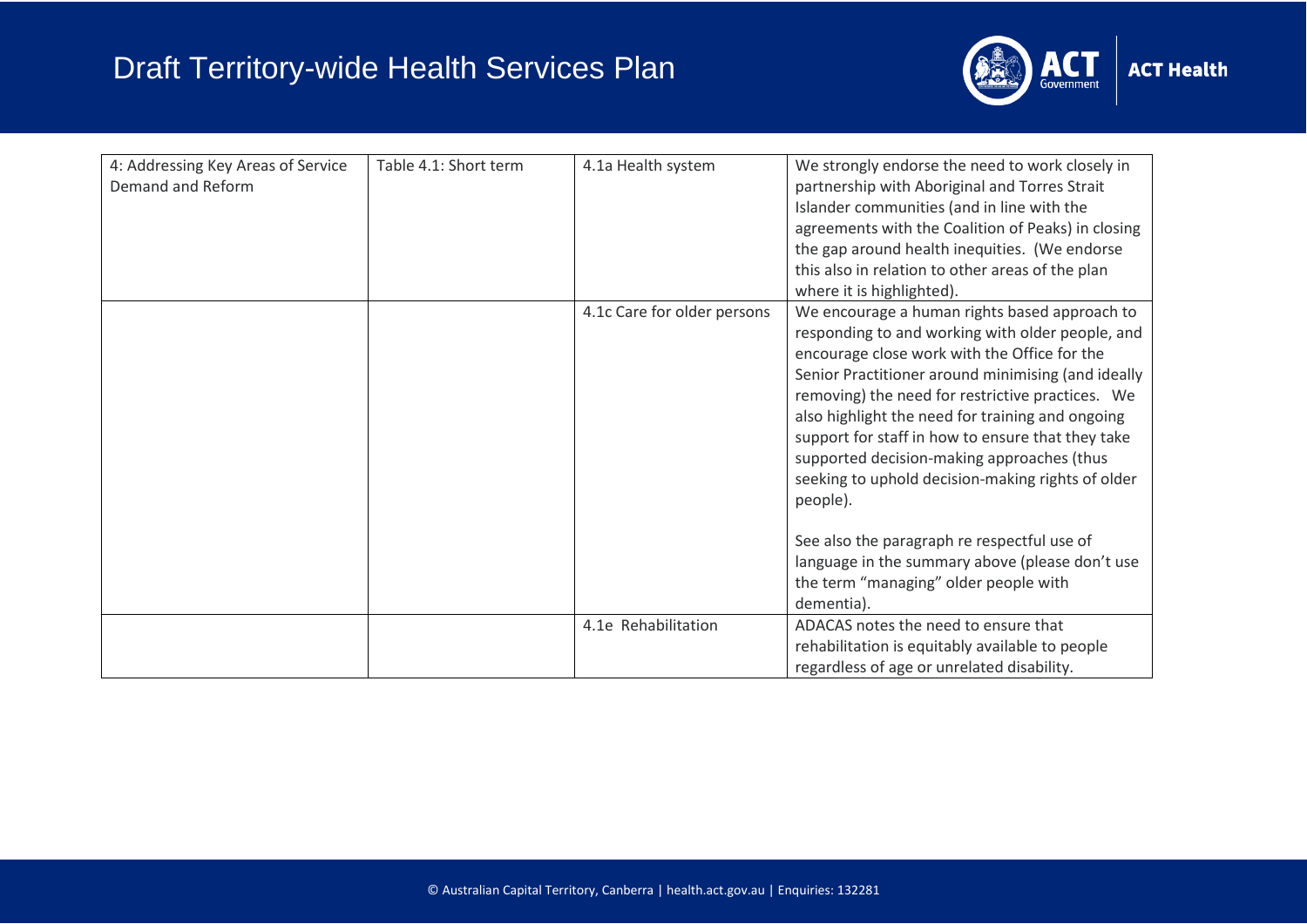

| 4.1 Health system | We applaud the need to ensure better holistic<br>care for people with co-occurring conditions. We<br>emphasise the need to ensure that if there is a<br>move to general wards, that there is not also a<br>corresponding loss of access to specialist<br>expertise/input (there is a continued need to<br>ensure equitable access to and high quality of<br>care). We encourage efforts to consider how the<br>hospital could be better designed in light of an |
|-------------------|-----------------------------------------------------------------------------------------------------------------------------------------------------------------------------------------------------------------------------------------------------------------------------------------------------------------------------------------------------------------------------------------------------------------------------------------------------------------|
|                   | expectation of intersectional needs (to seek to<br>avoid experiences of seeking to navigate multiple                                                                                                                                                                                                                                                                                                                                                            |
|                   | siloes of care)                                                                                                                                                                                                                                                                                                                                                                                                                                                 |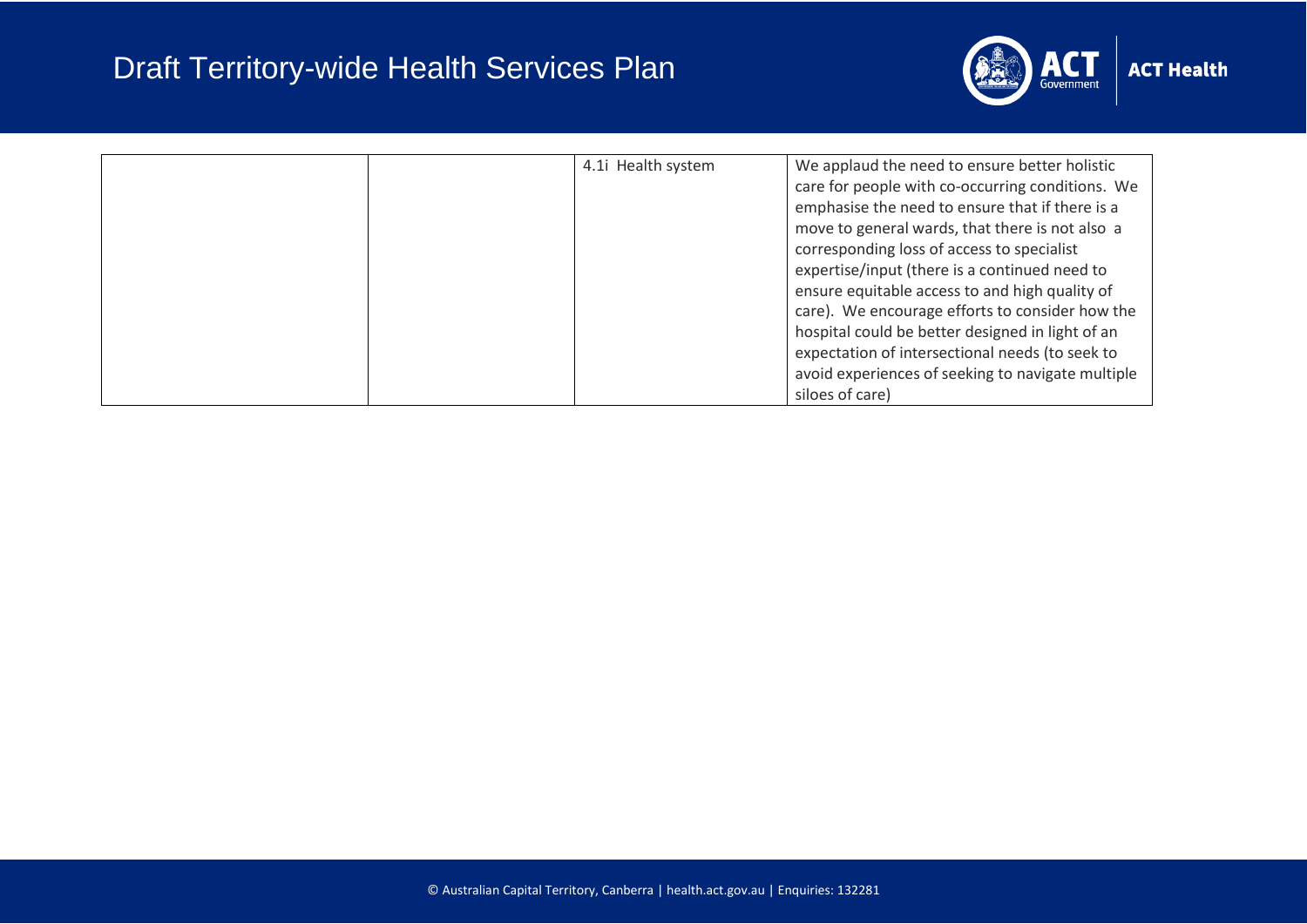

| 4.1 People with<br>intellectual disability | We ask what is intended by "appropriate care<br>environments"? Does this relate to being able to<br>meet appropriate care needs for people who<br>perhaps have co-occurring sensory or other<br>needs, and might need quiet environments? If so<br>- please name this.<br>If a more general comment: ADACAS notes the<br>need for work towards inclusion, not segregation<br>as a general approach.<br>We note the urgent need for staff to have<br>ongoing training and support around how to work<br>with people with disabilities in ways that uphold<br>their rights. We emphasise the need to address<br>issues of discrimination and also the need for all<br>staff to build skills in making reasonable<br>adjustments (and for there to be<br>systems/policies/approaches in place which |
|--------------------------------------------|--------------------------------------------------------------------------------------------------------------------------------------------------------------------------------------------------------------------------------------------------------------------------------------------------------------------------------------------------------------------------------------------------------------------------------------------------------------------------------------------------------------------------------------------------------------------------------------------------------------------------------------------------------------------------------------------------------------------------------------------------------------------------------------------------|
|                                            | support and uphold this).<br>Please refer to the paragraph re respectful use of                                                                                                                                                                                                                                                                                                                                                                                                                                                                                                                                                                                                                                                                                                                  |
|                                            | language (please do not use the phrase:<br>"managing" as is currently written in relation to<br>managing patients with intellectual disability or<br>ABI)                                                                                                                                                                                                                                                                                                                                                                                                                                                                                                                                                                                                                                        |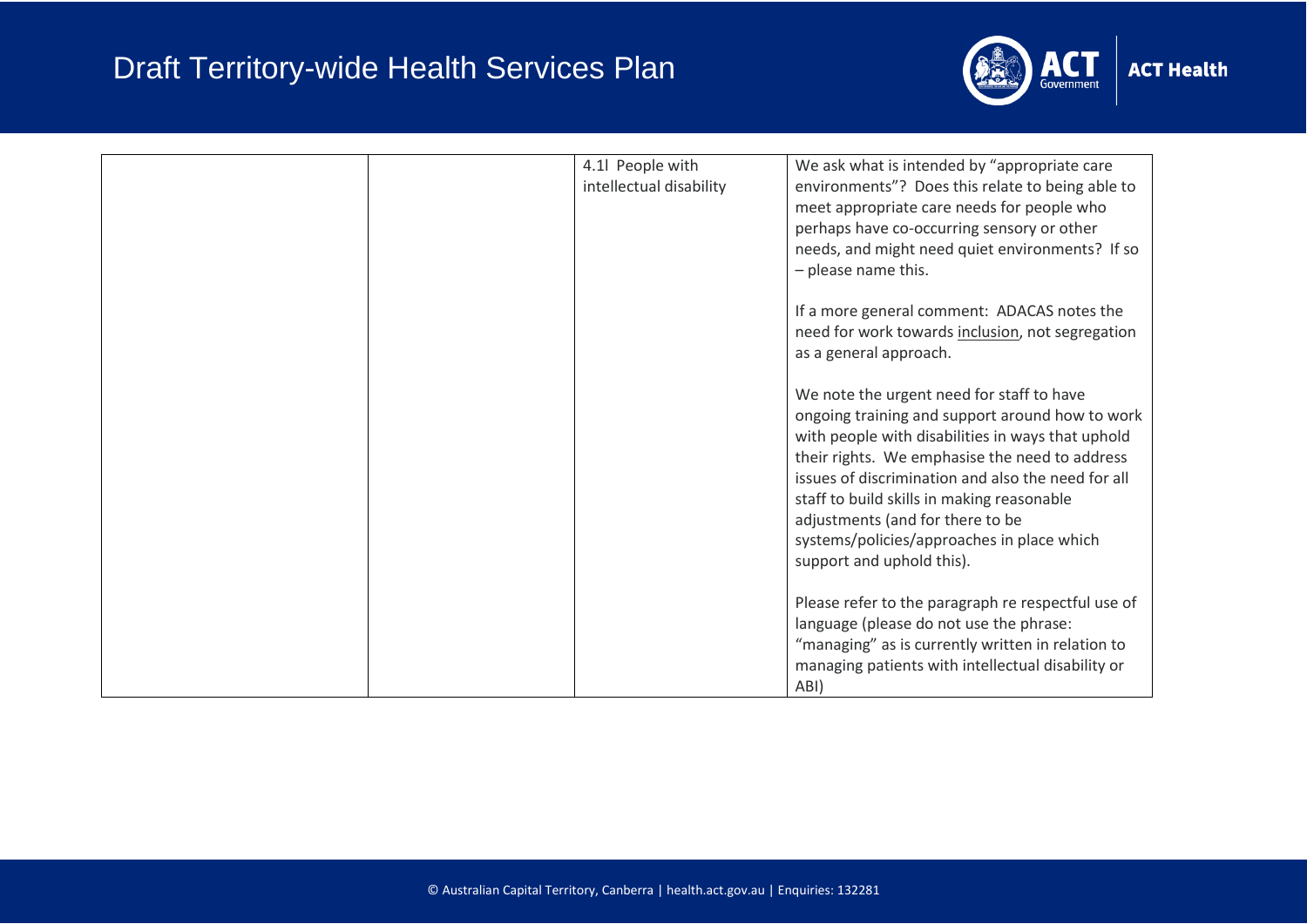

| Table 4.2: Medium term | 4.2 j People with<br>Intellectual disability       | Please refer to our comments against 4.1l. Whilst<br>we welcome specific efforts to address the needs<br>of people with intellectual disability, we also draw<br>attention to the needs of people with other types<br>of disabilities - i.e. autism (neurodivergence),<br>people with physical disabilities, people with<br>sensory disabilities, people with learning<br>disabilities (which are not necessarily intellectual<br>disabilities) etc. |
|------------------------|----------------------------------------------------|------------------------------------------------------------------------------------------------------------------------------------------------------------------------------------------------------------------------------------------------------------------------------------------------------------------------------------------------------------------------------------------------------------------------------------------------------|
|                        | 4.2 k Anaesthetics and Pain<br>Management services | We strongly endorse the need for there to be<br>further access/capability/staffing in the pain<br>management services arena.                                                                                                                                                                                                                                                                                                                         |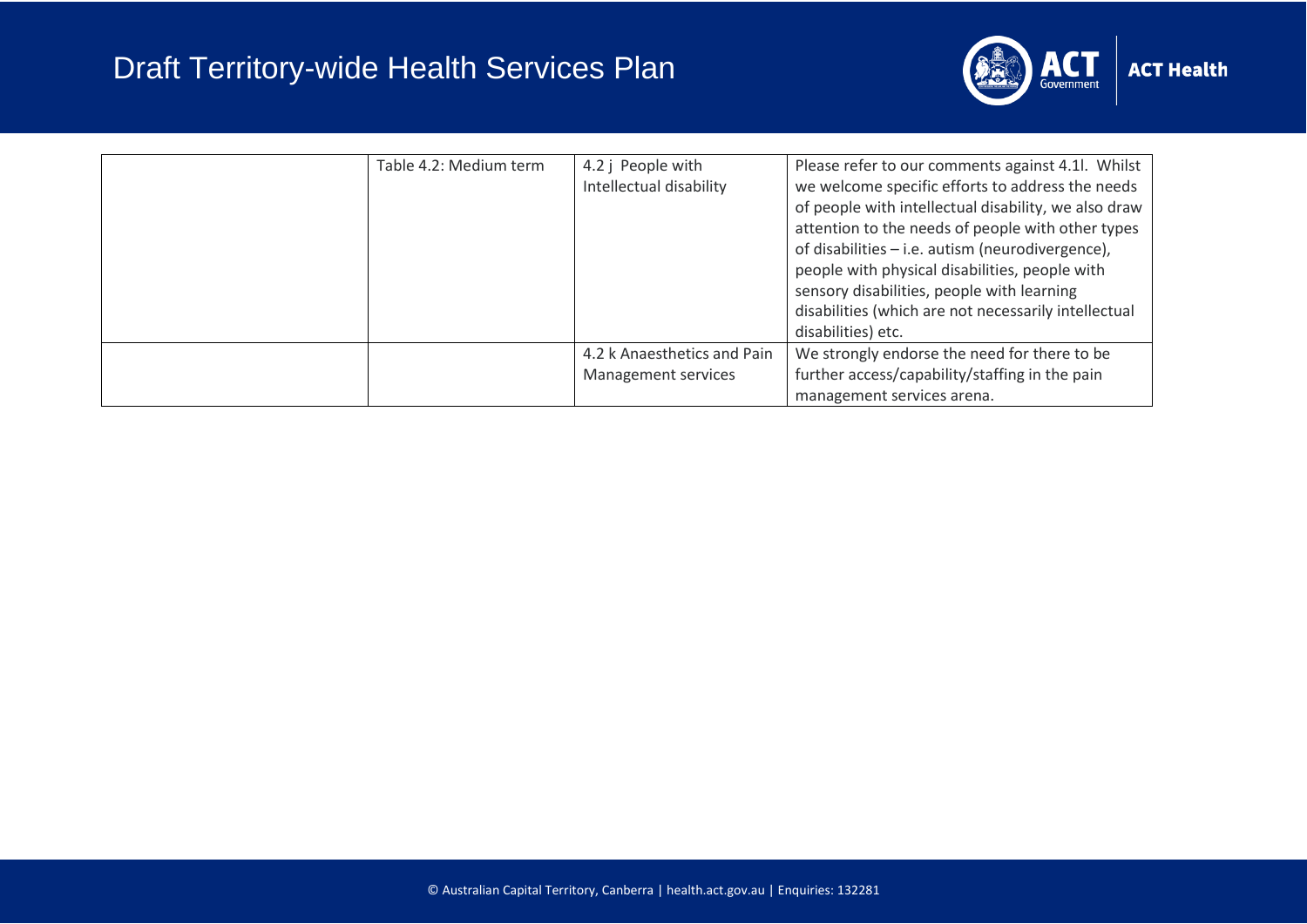

**B. Are there any new strategies or actions that you recommend are considered for inclusion in the Plan? Please outline or attach any evidence supporting your comments. Comments and new evidence received will be considered in accordance with the Draft Plan's four key themes.**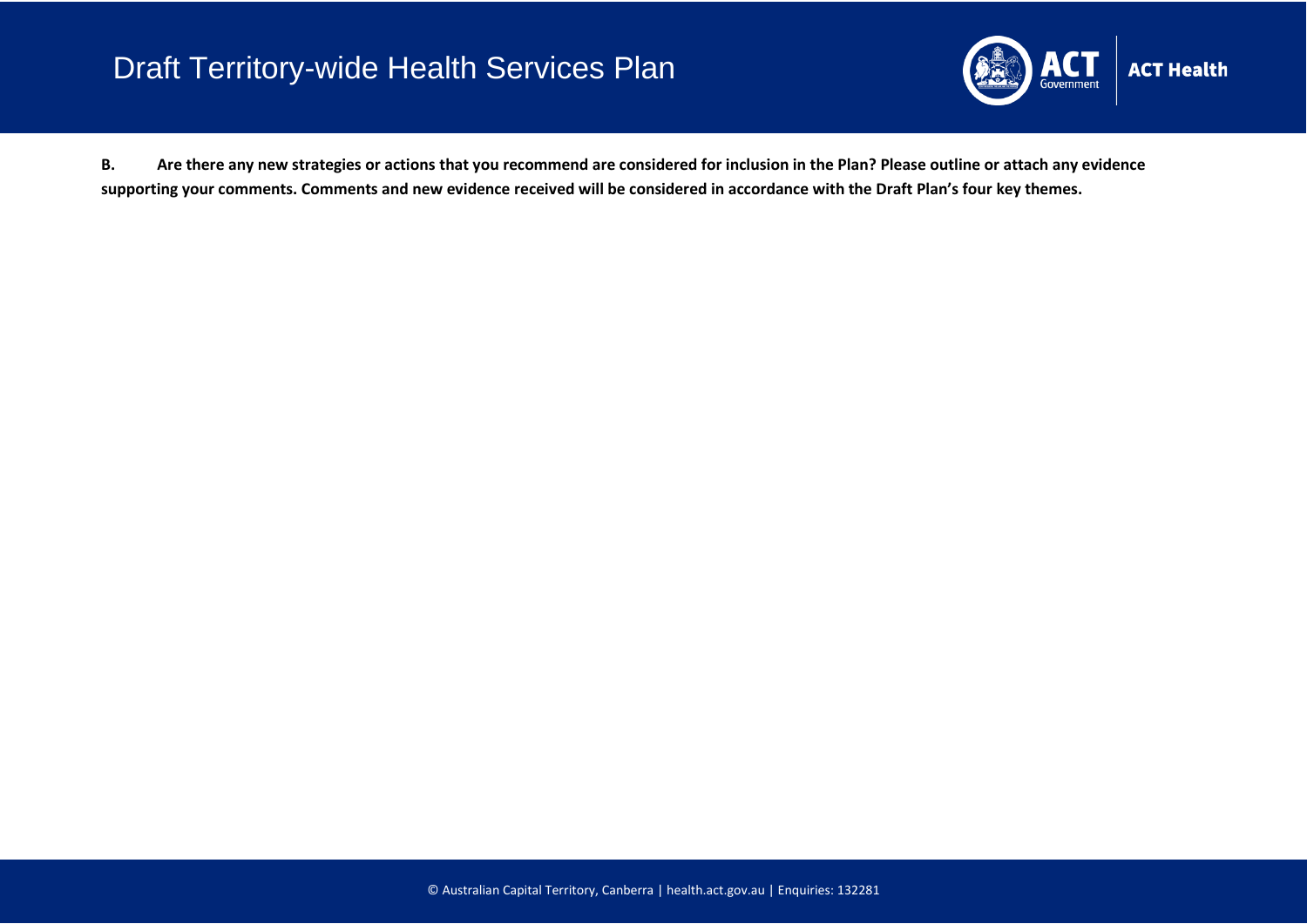

| <b>Theme</b>                                                          | <b>Proposed new Strategy</b>                                             | <b>Proposed new Action</b>                                               | <b>Comment and evidence for inclusion of new</b><br>strategy / action in the Plan |
|-----------------------------------------------------------------------|--------------------------------------------------------------------------|--------------------------------------------------------------------------|-----------------------------------------------------------------------------------|
| 1: Transitions of Care                                                | Please refer to information<br>included in section D of this<br>response | Please refer to information<br>included in section D of this<br>response | Please refer to information included in<br>section D of this response             |
|                                                                       | Please refer to information<br>included in section D of this<br>response | Please refer to information<br>included in section D of this<br>response | Please refer to information included in<br>section D of this response             |
| 2: Our role as a local,<br>Territory and regional<br>service provider | Please refer to information<br>included in section D of this<br>response | Please refer to information<br>included in section D of this<br>response | Please refer to information included in<br>section D of this response             |
|                                                                       | Please refer to information<br>included in section D of this<br>response | Please refer to information<br>included in section D of this<br>response | Please refer to information included in<br>section D of this response             |
| 3: Strengthening Core<br>Services                                     | Please refer to information<br>included in section D of this<br>response | Please refer to information<br>included in section D of this<br>response | Please refer to information included in<br>section D of this response             |
|                                                                       | Please refer to information<br>included in section D of this<br>response | Please refer to information<br>included in section D of this<br>response | Please refer to information included in<br>section D of this response             |
| 4: Addressing Key<br>Areas of Service<br>Demand and Reform            | Please refer to information<br>included in section D of this<br>response | Please refer to information<br>included in section D of this<br>response | Please refer to information included in<br>section D of this response             |
|                                                                       | Please refer to information<br>included in section D of this<br>response | Please refer to information<br>included in section D of this<br>response | Please refer to information included in<br>section D of this response             |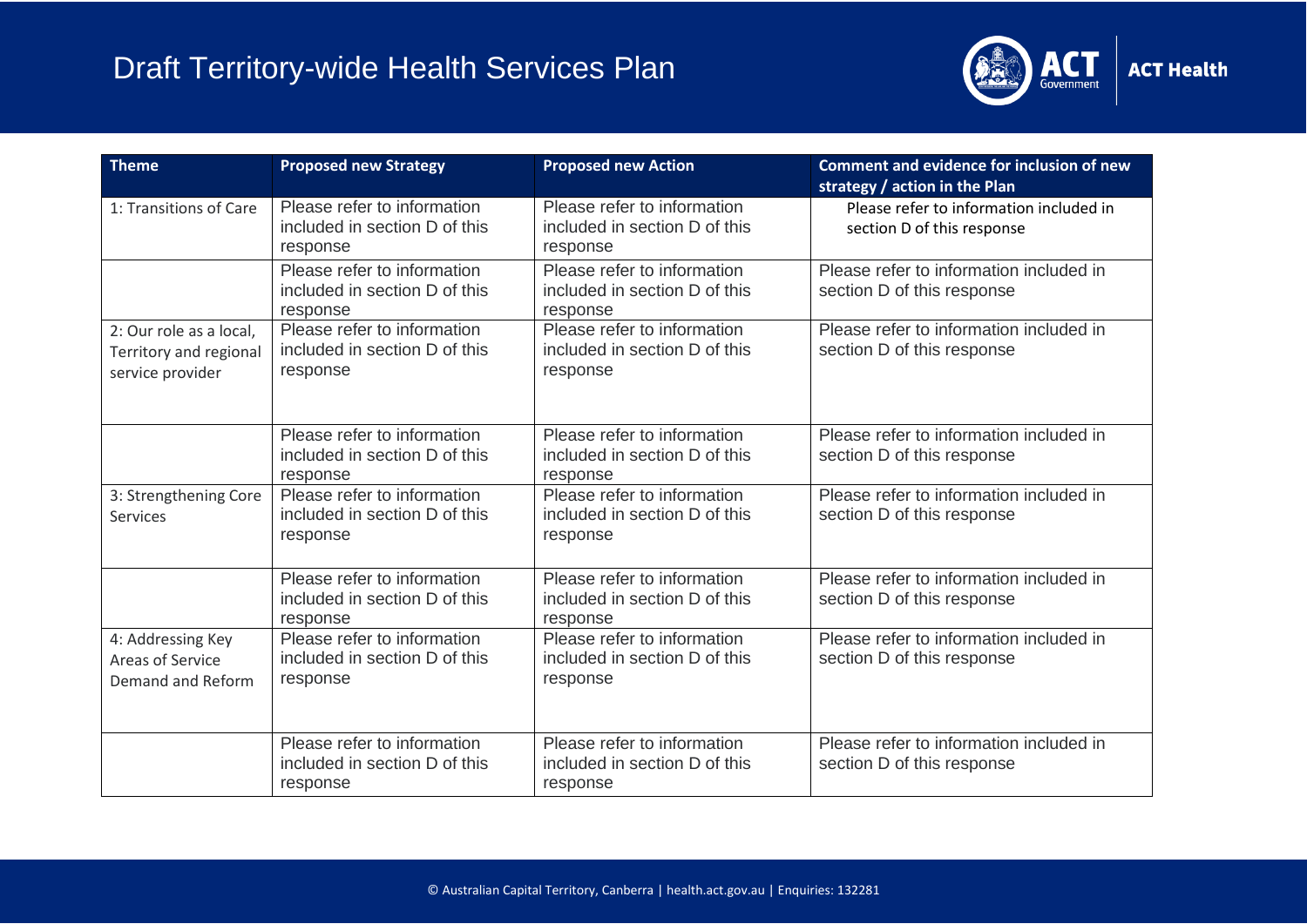

#### **B. Are there any strategies or actions that you recommend be considered for removal from the Draft Plan?**

We do not propose to comment on topics that should be removed.

| <b>Theme</b>                                                             | <b>Key strategies and</b><br>actions | <b>Strategy Number</b><br>(from the draft Plan) | Comment/reason/evidence to remove from the Plan |
|--------------------------------------------------------------------------|--------------------------------------|-------------------------------------------------|-------------------------------------------------|
| 1: Transitions of Care                                                   | Table 1.1: Short term                |                                                 |                                                 |
|                                                                          | Table 1.2: Medium term               |                                                 |                                                 |
| 2: Our role as a local,<br>Territory and<br>regional service<br>provider | Table 2.1: Short term                |                                                 |                                                 |
|                                                                          | Table 2.2: Medium term               |                                                 |                                                 |
| 3: Strengthening<br><b>Core Services</b>                                 | Table 3.1: Short term                |                                                 |                                                 |
|                                                                          | Table 3.2: Medium term               |                                                 |                                                 |
| 4: Addressing Key<br>Areas of Service<br>Demand and Reform               | Table 4.1: Short term                |                                                 |                                                 |
|                                                                          | Table 4.2: Medium term               |                                                 |                                                 |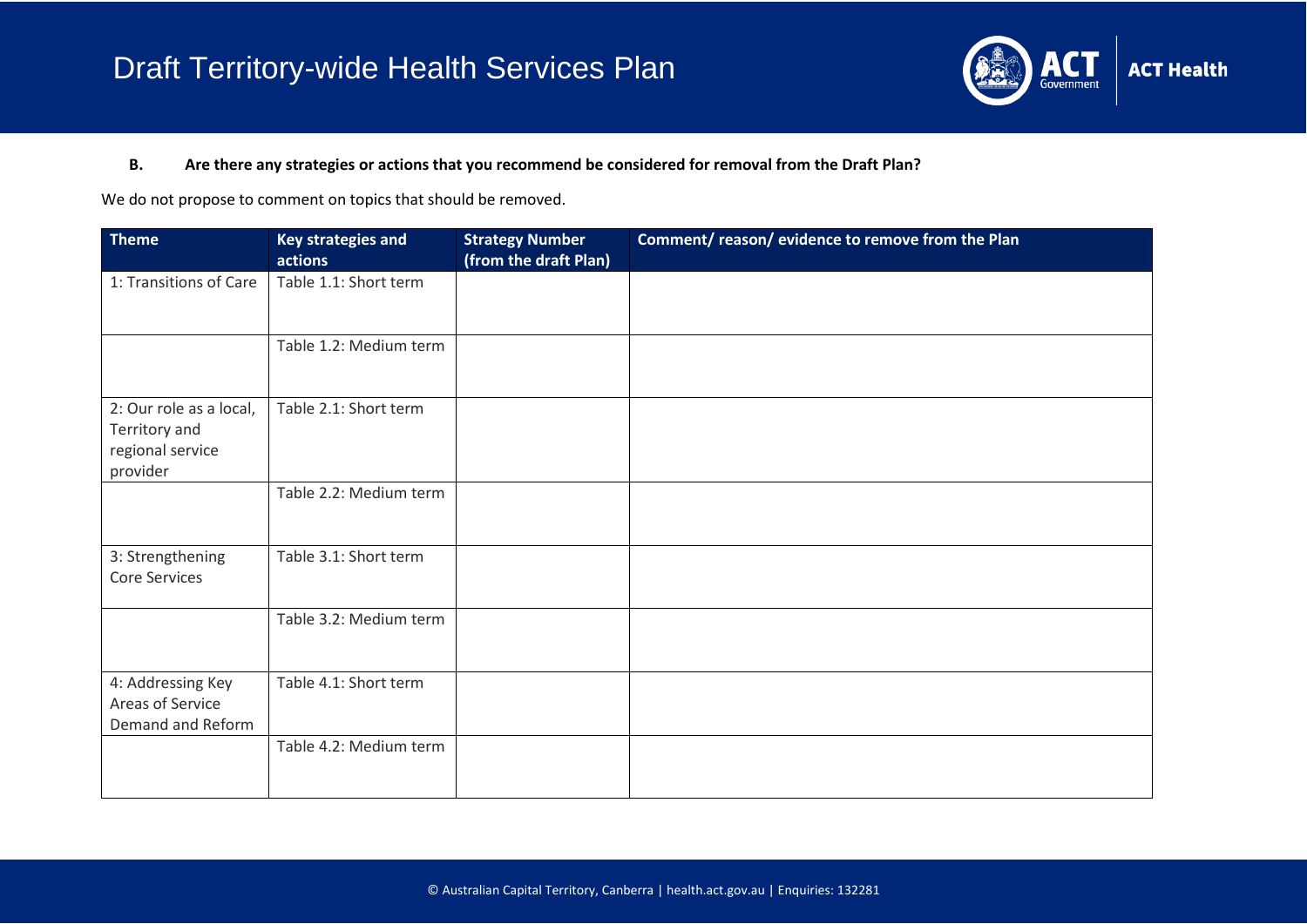

**ACT Health** 

**D. Other Comments.**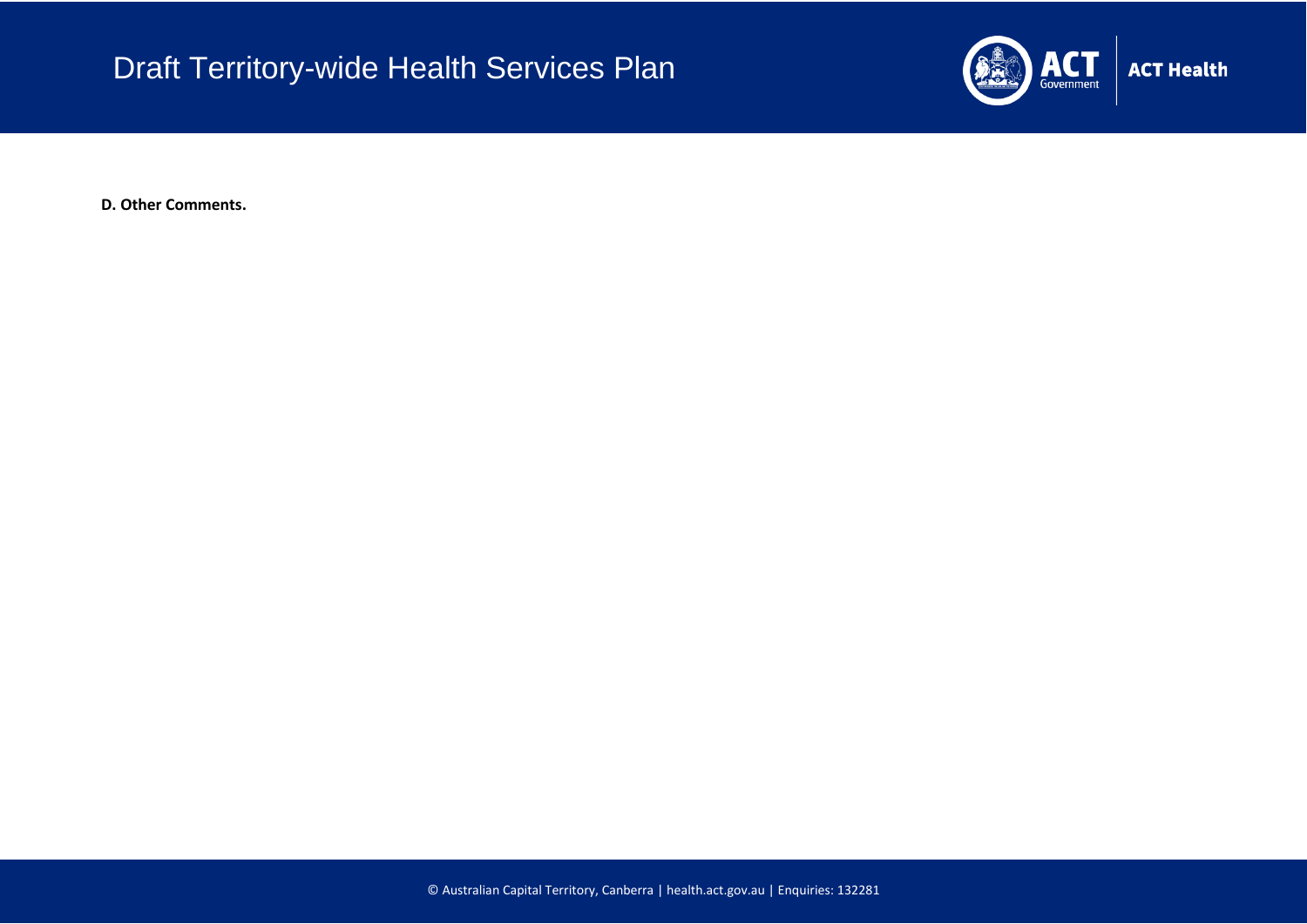

#### **We list the following additional topics which need to be addressed:**

- Access to bulk-billing GPs. In the ACT, it is currently difficult for many people who do not have financial means, to access a GP. We encourage territory action to find ways to redress this.
- Mental health services: the need for improved mental health services/systems does not seem to be sufficiently addressed in this plan. Some of the areas of intense need – planning for earlier support – which might include: development of mechanisms to ensure that the right mix of services is available to meet the needs of the ACT population (especially early supports to all that need it), and that those services are responsive to consumer/carer needs, with a view to providing support earlier, such that people have a better experience, but also that the demands on acute services are reduced. Given the acknowledged and increased demands in mental health support, much more extensive work is needed to plan on this topic. We highlight also the need for equitable access by all to mental health services, and to the need to address barriers which might be preventing equitable access.
- Equitable access to and equitable quality of care for people with disabilities, people in complex circumstances, and those with intersectional needs: Whilst we appreciate acknowledgement of the impending Disability Health Strategy, we would ask that work continues on planning for responses to already known issues (some of which include: need for quiet/sensory aware spaces throughout the hospitals, but especially in emergency departments, analysis to examine ways to address bias/structural discriminations/diagnostic overshadowing, embedding of trauma-informed care much more fully through the health systems, as well as other more specific issues outlined below, etc).
- Proactive coordinated healthcare and support for people with disability in relation to co-occurring health issues: People with disability often have co-occurring health issues that are common to people of that disability (e.g. people with down syndrome can also have heart defects, people with intellectual disability also experience higher rates of mental ill health etc). Many people with disability do not receive proactive, coordinated healthcare which encompasses proactive care in relation to co-occurring (or potentially co-occurring) health issues. We recommend this be urgently addressed.
- Easier access to coordinated diagnostic and assessment processes: at the present time, if it is suspected a person has a health issue and/or disability but it is unclear what the health issue/disability is – it can sometimes be expensive, and very difficult to navigate access to appropriate diagnostic assistance (e.g. if a person's cognition is affected, but it is not clear whether this is related to mental ill health, autism, intellectual disability, neurodegenerative disease etc). Early identification and support when there is disability/complex health issues can make a very significant difference to peoples' lives. Access to allied health and medical staff (of individuals' choosing) is also important, for example, if a person needs a functional assessment to evidence substantial impact on functioning for NDIS entry purposes. What could be done to offer more access and more coordinated access to diagnostic and assessment processes?
- Holistic not siloed health care for people with co-occurring health issues: It is imperative that there is further work to prioritise personcentred care, and de-silo the way that healthcare is delivered in the ACT. For example - ADACAS has supported individuals in the ACT in situations where people have co-occurring physical health issues and mental ill health, and where the various wards/branches/hospitals are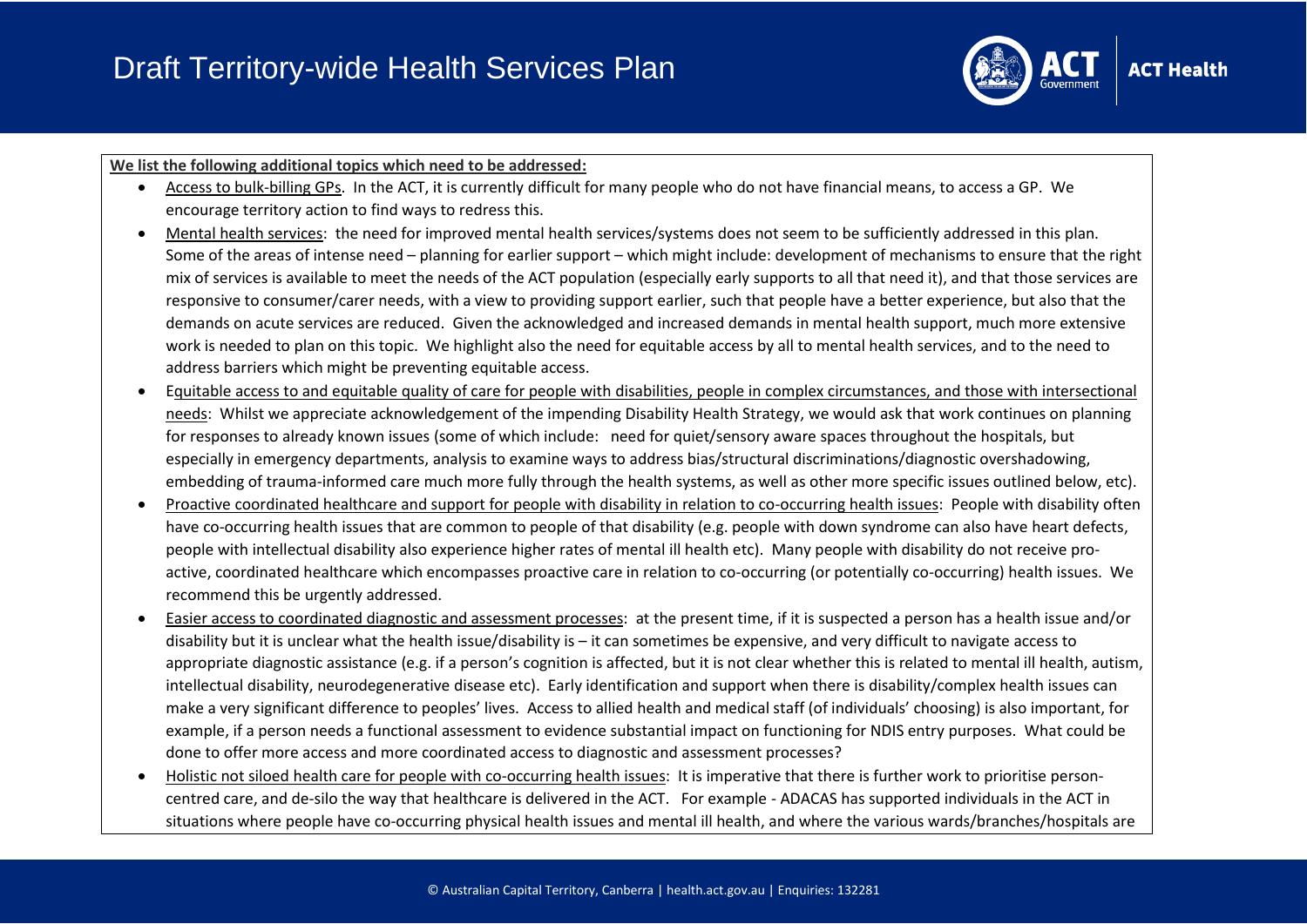

arguing about which areas should accept responsibility for care (in effect – neither want to support the patient concerned). Whilst in many cases, staff recognise that healthcare and support is needed, the wards with expertise in the physical health issue/s typically argue that they do not have the capacity to support someone who is also experiencing mental ill health, the wards with mental ill health expertise typically argue that they do not have the expertise (or beds) to support someone who also is experiencing physical health issues. The patient/families concerned became increasingly distressed and the patient's health typically also deteriorates due to the stress and uncertainties about what is occurring. Whilst especially evident in situations where the health issues are as disparate as mental illness and a physical health condition, similar situations can also occur across other types of wards. This is a systemic issue within the way that, in particular, the hospitals are structured, and is clearly not good, person-centred, healthcare. We believe that the underlying issue sometimes involve demand, and/or reporting requirements/pressures on beds that contributed to situations where neither ward wanted their key performance targets stretched by someone with co-occurring health issues as part of their presentation. It is not acceptable that the hospital structures and systems have evolved in this way – we highlight the need for those issues to be urgently identified and resolved.

• Restorative approaches are needed both in situations where things have gone wrong, but also in situations where relationship with health/hospital systems have broken down, to seek to rebuild relationships such that individuals in those circumstances feel able to access healthcare systems. In 2019, the ACT government declared that Canberra is a restorative city<sup>1</sup> – given this focus – we encourage efforts to find ways to work together differently.

<sup>1</sup>ACT Government (2019), *Canberra as a Restorative City: Our Vision:* available via [https://www.justice.act.gov.au/sites/default/files/2019-](https://www.justice.act.gov.au/sites/default/files/2019-11/191381_JACS_6pp_Vision_Document_web.pdf) [11/191381\\_JACS\\_6pp\\_Vision\\_Document\\_web.pdf,](https://www.justice.act.gov.au/sites/default/files/2019-11/191381_JACS_6pp_Vision_Document_web.pdf) accessed in July 2021.